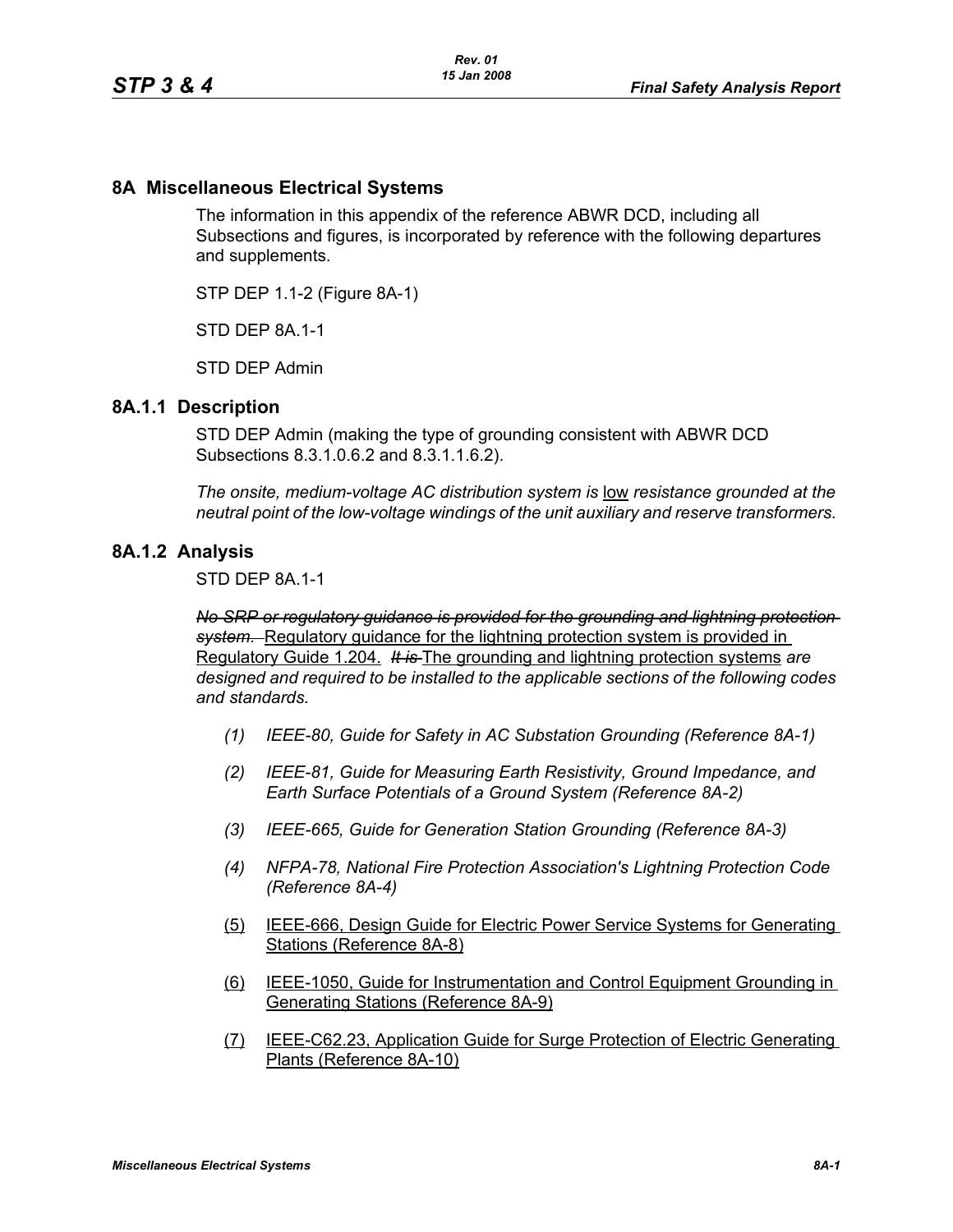# **8A.1.3 COL License Information**

The following site-specific supplement addresses the COL License Information Item discussed in this subsection.

Ground resistance measurements will be performed per guidance provided by IEEE-81 to determine that the required value of one ohm or less has been met and additions to the system will be made, if necessary, to meet the target resistance after site preparation and prior to construction of the permanent buildings. The FSAR will be updated in accordance with 10 CFR 50.71(e) to reflect the results of these evaluations. (COM 8A-1)

# **8A.2.3 COL License Information**

The following standard supplement addresses the COL License Information Item discussed in this subsection.

The design of the cathodic protection system meets the following minimum requirements consistent with the requirements in Chapter 11, Section 9.4 of the Utility Requirements Document issued by the Electric Power Research Institute (Reference 8A-5).

- *(1)* The need for cathodic protection on the entire site, portions of the site, or not at all is determined by analyses. The analyses are based on soil resistivity readings, water chemistry data, and historical data from the site gathered from before commencement of site preparation to the completion of construction and startup.
- *(2)* Where large protective currents are required, a shallow interconnected impressed current system consisting of packaged high silicon alloy anodes and transformer-rectifiers are normally used. The rectifiers are approximately 50% oversized in anticipation of system growth and possible higher current consumption.
- *(3)* The protected structures of the impressed current cathodic protection system are connected to the station grounding grid.
- *(4)* Localized sacrificial anode cathodic protection systems are used where required to supplement the impressed current cathodic protection system and protect surfaces which are not connected to the station grounding grid or are located in outlying areas.
- *(5)* Prepackaged zinc-type reference electrodes are permanently installed near poorly accessible protected surfaces to provide a means of monitoring protection level by measuring potentials.
- *(6)* Test stations above grade are installed throughout the station adjacent to the areas being protected for termination of test leads from protected structures and permanent reference electrodes.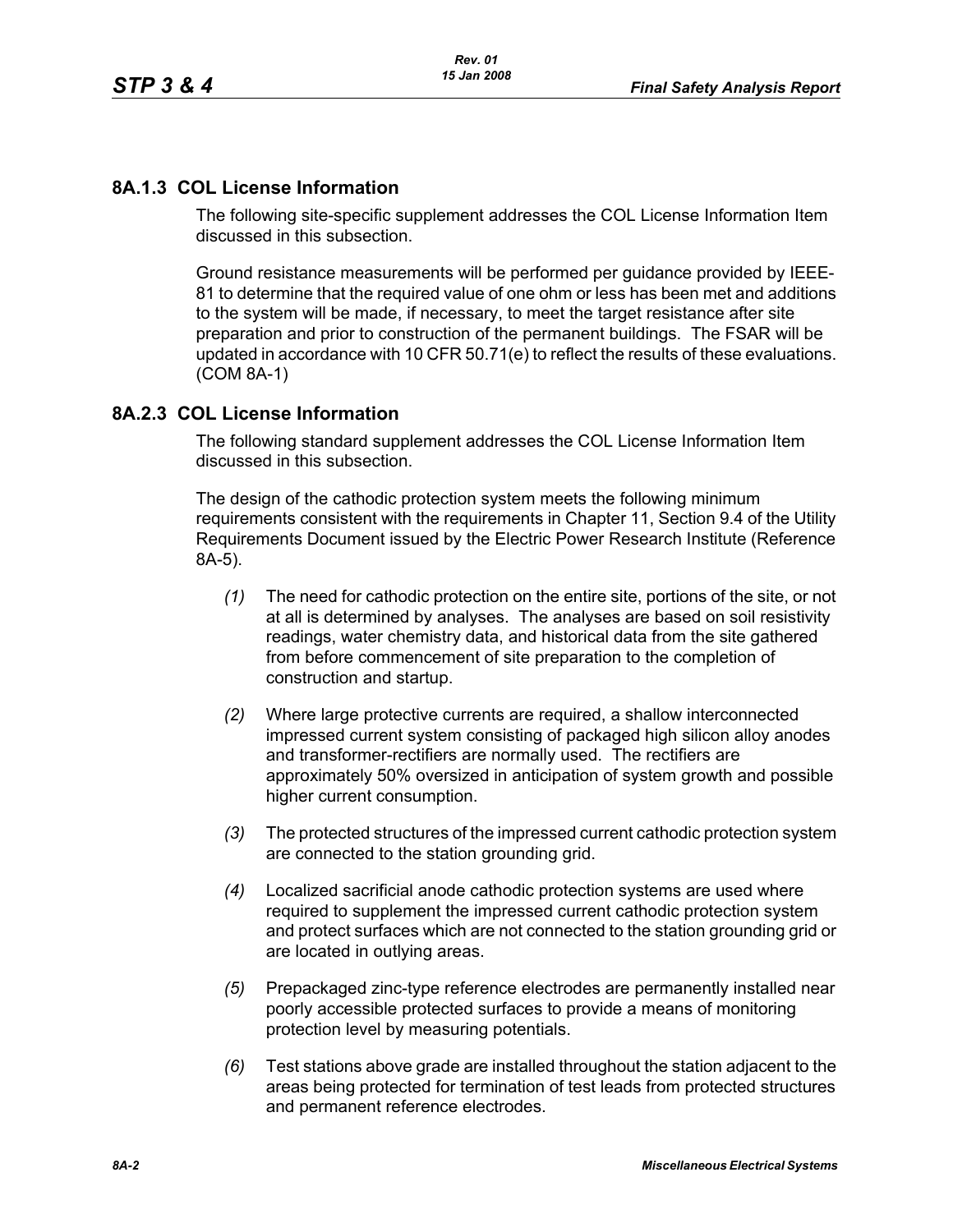$\mathbf{I}$ 

 $\blacksquare$ 

#### STD DEP Admin

#### *8A.3.4* **8A.4 References**

STD DEP Admin

The following standard supplement addresses new references:

- 8A-8 IEEE-666, Design Guide for Electric Power Service Systems for Generating Stations
- 8A-9 IEEE-1050, Guide for Instrumentation and Control Equipment Grounding in Generating Stations
- 8A-10 IEEE-C62.23, Application Guide for Surge Protection of Electric Generating Plants